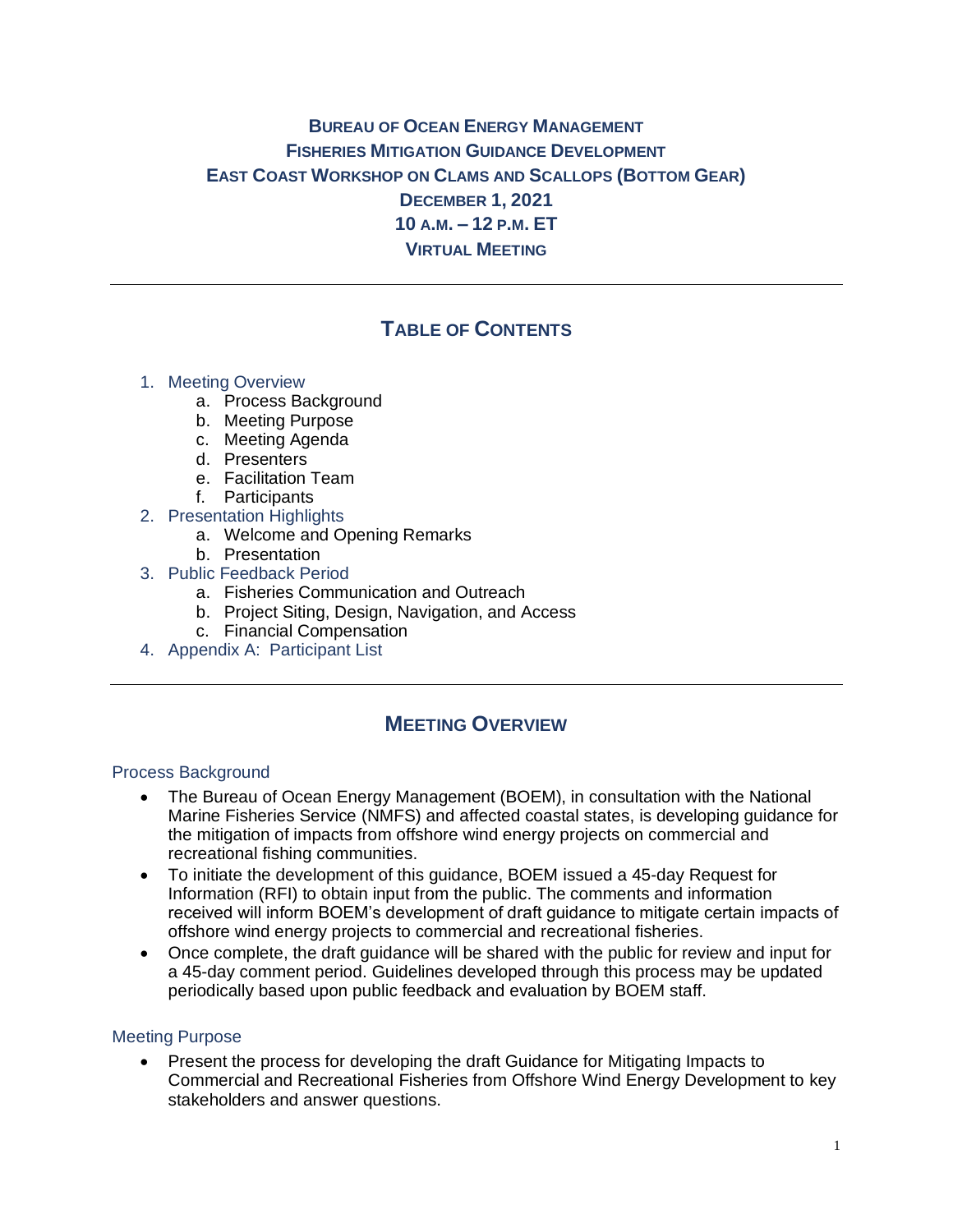- Provide information on how to submit comments during the public comment process.
- Receive comments on key issue areas.

### Agenda

- Welcome and Opening Remarks
- Logistics and Agenda Review
- Overview of BOEM's Request for Information to Inform its Guidance Document to Mitigate Potential Impacts to Fisheries
- Public Comment Period
- How to Submit Written Public Comments
- Timeline, Next Steps and Adjourn

#### **Presenters**

| Amanda Lefton (opening remarks)<br><b>Brian Hooker</b> | <b>BOEM</b><br><b>BOEM</b> |
|--------------------------------------------------------|----------------------------|
| <b>Agency Representatives</b>                          |                            |
| <b>Brian Hooker</b>                                    | <b>BOEM</b>                |
| Sam Rauch                                              | <b>NOAA</b>                |
| <b>Facilitation Team</b>                               |                            |
| Julielyn Gibbons                                       | Kearns & West              |
| Iqra Nasir                                             | Kearns & West              |
| <b>Adam Saslow</b>                                     | Kearns & West              |

## **Participants**

One hundred thirty eight people (138) people registered for the meeting. A complete list of registrants is included as an appendix to this summary. Sixteen (16) people provided public feedback.

# **PRESENTATION HIGHLIGHTS**

#### Welcome and Opening Remarks

- Adam Saslow, facilitator, Kearns & West, welcomed attendees, and reviewed the meeting logistics and agenda. He emphasized that the meeting is intended as a conversation between BOEM and fishermen and asked other attendees to remain primarily in listen-only mode.
- Amanda Lefton, Director of BOEM, welcomed participants. Director Lefton emphasized the importance of BOEM's work in fisheries mitigation as offshore wind projects develop. Director Lefton discussed the Biden-Harris Administration's "30x30" goals, which aim to secure 30 gigawatts of offshore wind energy by 2030. Director Lefton mentioned that these goals will result in thousands of good-paying, union jobs. She added that:
	- $\circ$  BOEM's authority to mitigate impacts is afforded by the Outer Continental Shelf Lands Act (OCSLA), which seeks to minimize or avoid impacts. OCSLA allows BOEM to establish compensation if these impacts are unavoidable.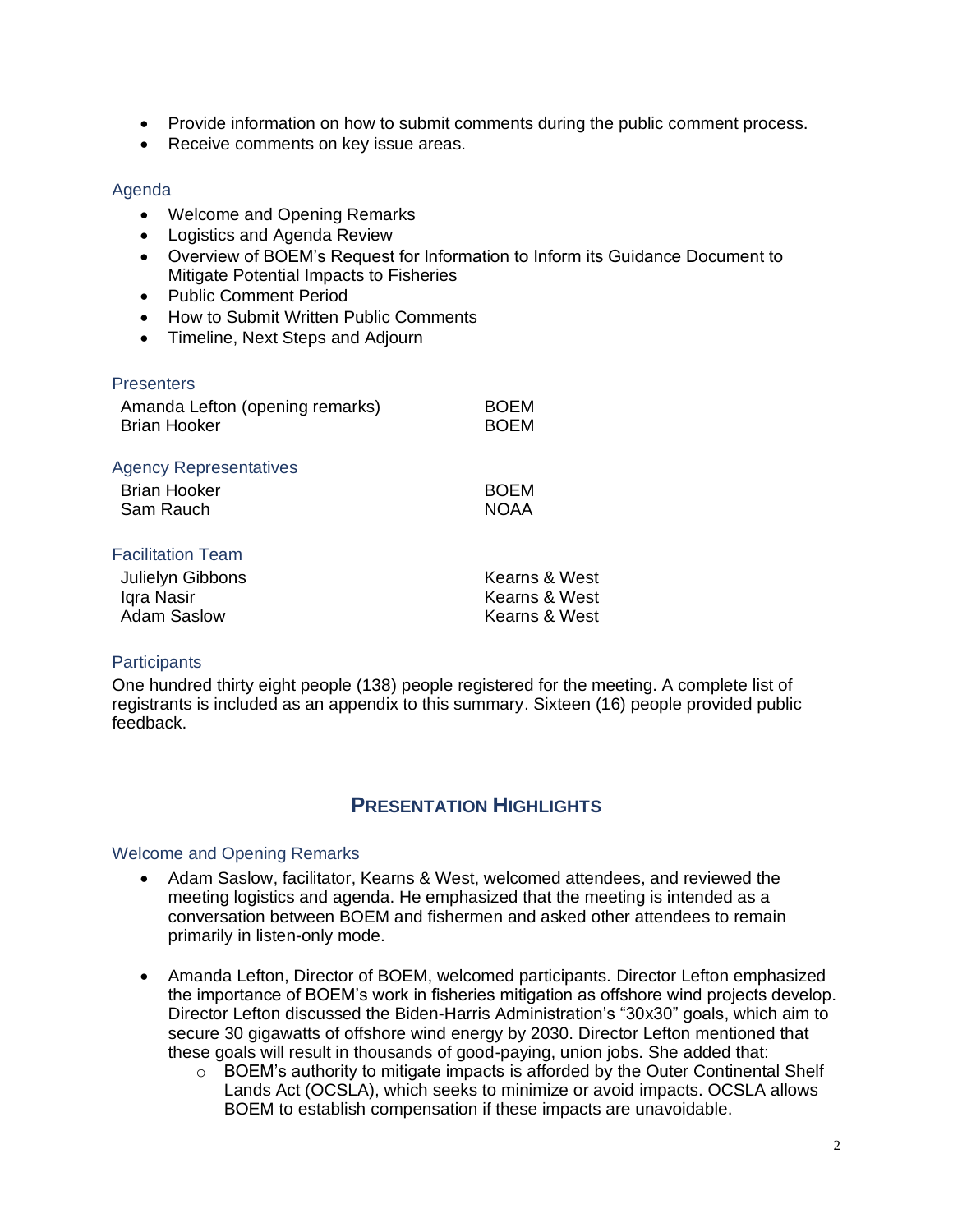- $\circ$  The guidance will clarify what developers should consider before submitting their plans, and how developers can engage the commercial fishing industry.
- $\circ$  BOEM is not creating a general fund, as they are required to submit all funds to the U.S. Department of Treasury.
- $\circ$  The goal is to offer more transparency and establish a clear process around fisheries mitigation by summer 2022 to support BOEM's environmental analysis for the construction and operations of several East Coast projects.
- $\circ$  BOEM will use information from this dialogue, and from discussions with federal, state, and Tribal partners to shape future mitigation discussions and develop a lasting engagement strategy that prioritizes science and meaningful collaboration.

## **Presentation**

- Overview of BOEM's Request for Information to Inform its Guidance for Mitigating Impacts to Commercial and Recreational Fisheries from Offshore Wind Energy Development (Brian Hooker, Lead Biologist, Office of Renewable Energy Programs, BOEM)
- Mr. Hooker's presentation can be accessed at: [https://www.boem.gov/sites/default/files/documents/renewable-energy/BOEM-Fisheries-](https://www.boem.gov/sites/default/files/documents/renewable-energy/BOEM-Fisheries-Guidance.pdf)[Guidance.pdf.](https://www.boem.gov/sites/default/files/documents/renewable-energy/BOEM-Fisheries-Guidance.pdf)
- Mr. Hooker shared that:
	- $\circ$  BOEM is in the initial stage of the fisheries mitigation guidance development process and wants input from fishermen before drafting the guidance document.
	- o BOEM can impose mitigation measures, but the guidance would not apply to impacts that are separate from a given project.
	- $\circ$  Financial compensation will likely be handled at a regional level. There are more data on the East Coast than other regions.
	- o BOEM is not soliciting input on environmental monitoring of biological resources. BOEM does not want to repeat the efforts of those agencies.

# **PUBLIC FEEDBACK PERIOD**

Public comments generally fell into one of the following topic areas highlighted in the RFI: fisheries communication and outreach; project siting, design, navigation, and access; and financial compensation. Specific comments provided are described in greater detail below.

## Fisheries Communication and Outreach

- There is frustration at the attendance from the fishing industry. The fishing industry feels grateful for the meetings, but questions whether they are enough to deal with problems of this magnitude and asked for better communication in advance of future meetings. BOEM should focus on convening stakeholders to share best practices for mitigation and to empower impacted fishing communities from offshore wind. This does not involve a top-down approach, and developers should not be given more input than the industries or communities impacted. The fishing industry should be leading this effort and representing the public interest.
	- o *Mr. Hooker responded that BOEM is developing a Technical Working Group comprised of state and federal representatives to share data and update*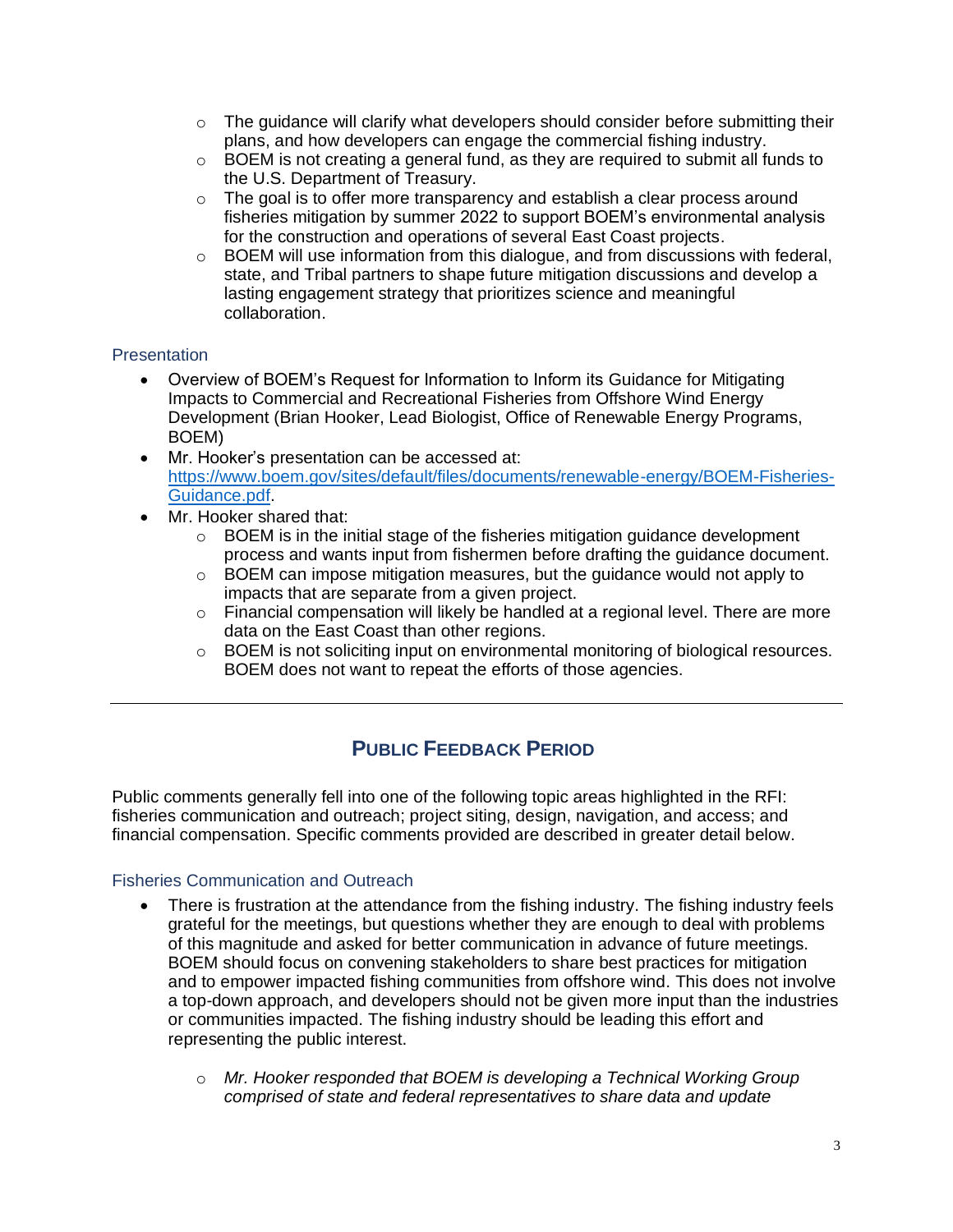*methodologies. The group will be comprised of economists that have valuable information on methodologies to illustrate revenue exposure for fisheries affected by offshore wind projects. Mr. Hooker added that while the fishing community is*  valuable in this guidance process, fishing community leaders would not be *involved in the group.* 

- o *Director Lefton stated that this process is meant to shape the development of these programs going forward and that BOEM works hard to engage and communicate with fishermen about these meetings. Director Lefton is happy to continue this conversation going forward.*
- Today's meeting coincides with the start of the small-boat scallop season in Maine. There is dismay with the communication efforts from BOEM about these meetings. COVID-19 makes this process more difficult, and the fishing community is generally unfamiliar with the public input process. The process is moving too quickly. Many fishermen own small businesses and lack the time and resources to engage in this process in the same way that energy companies and/or developers do. BOEM should consider the disparity in resources, political clout, and capacity to ensure that small businesses and rural communities impacted by changes are respected and accommodated throughout the process. The biggest technical concern is the difficulty for fishermen to adjust to large structures in the ocean. Data and science should inform BOEM's decisions to not affect complicated ecosystems. Fishermen feel anxious about these changes and requested that BOEM remember that fishermen are valuable stakeholders who need to be supported in these conversations.
- There is mistrust in the federal government, including BOEM. Representatives from fishing communities should be in the Technical Working Group and BOEM should create space for fishermen in that group.

## Project Siting, Design, Navigation, and Access

- How will BOEM guidance be enforced once finalized?
	- o *Mr. Hooker responded that if the environmental review determines that additional measures are needed to mitigate impacts to fisheries, BOEM can enforce them. Mr. Hooker also noted that construction plan guidance can be revised through the National Environmental Policy Act (NEPA). BOEM can also impose new mitigation measures if the environmental review deems them necessary.*
	- o *Director Lefton emphasized that BOEM seeks guidance within the current timeframe to allow the completed guidance to be incorporated into projects currently under review.*
- Is BOEM's guidance is strong enough to require appropriate mitigation actions? It seems that guidance relies on good-faith actions for developers to voluntarily provide information and mitigation programs.
	- o *Director Lefton stated that BOEM has authority under OCSLA to appropriately balance impacts and mitigate adverse effects. Projects that are submitted to BOEM require the submission of a full environmental impact analysis. If the NEPA review process identifies impacts, BOEM can take mitigation actions. OSCLA gives BOEM the ability to enforce the laws and mitigate impacts. This current public-input process is intended to provide more clarity about what that mitigation would look like going forward.*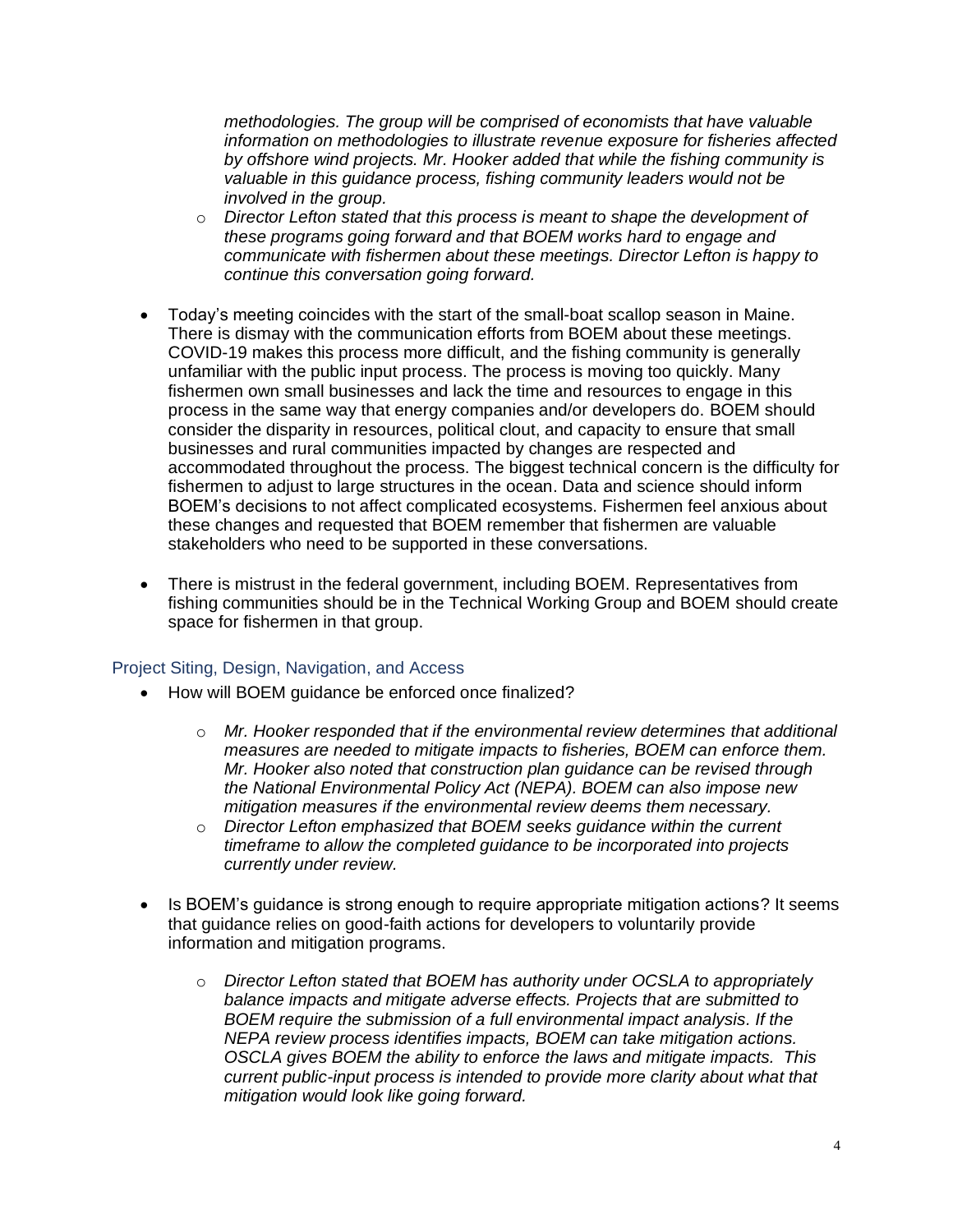- There are concerns with the fact that developers cannot be forced to implement certain changes. Spacing between turbines and transit lanes are specific examples of concerns that had been brought up but were not incorporated previously.
	- o *Director Lefton recognized that previous mitigation did not reach acceptable levels for fishermen. The intent of this process today is to clarify mitigation measures and give a more transparent look at what can be included in project reviews.*
- Will catastrophic impacts to fisheries can be considered in these discussions? Research shows that existing lease areas near Atlantic City, New Jersey, and proposed 2022 lease areas would remove up to 21% of clam grounds from a particular fishery. Removing that amount of fishable area would catastrophically impact the fishery. How will mitigation measures take this into account, and how will damaging events that develop over a long period of time be considered?
	- o *Mr. Hooker answered that this is what is being asked through the RFI. Cumulative effects of construction plans are part of the BOEM environmental review process and factor into the approval or non-approval of a construction plan. However, the mitigation guidance under discussion looks at individual projects and their project-specific impacts.*
	- o *With regard to the NY Bight project and within the leasing process, BOEM already seeks to avoid or minimize impacts when identifying potential lease areas, there is a cumulative impact analysis as part of NEPA, and the scale discussed is captured early in the review process.*
- Does BOEM have the authority to mitigate regional impacts? For example, sounds emanate from wind turbines south of Martha's Vineyard. The noise prevented tuna from migrating to this area and resulted in the cancellation of a tournament that would have generated economic activity for the region. Why can't regional economic impacts be addressed if they do not occur within the immediate area of a wind farm?
	- o *Mr. Hooker responded that if negative effects are directly caused by the existence of wind projects, they fall under BOEM's authority and will be addressed in the guidance. There is a difference between biological effects and environmental effects. The current challenge in the example provided is figuring out how to properly document that the tournament was canceled due to a particular wind facility. The particular project must be shown to have contributed negatively to fisheries. The claim must be project-specific rather than a general claim about offshore wind.*
	- o *Director Lefton added that while regional issues are important to consider, BOEM derives its authority to act and mitigate from OCSLA. OCSLA only allows for action to be taken on project-specific impacts.*
- The major issues significantly impacting fisheries are not addressed by this guidance, and separate funding or an entirely new mechanism that gives BOEM more authority is needed.
- There is frustration with the current input process. Why hasn't BOEM considered mitigation for fishermen who fish in multiple state waters? Lacking a coherent framework that deals with this is counterproductive to mitigation and only helps developers at the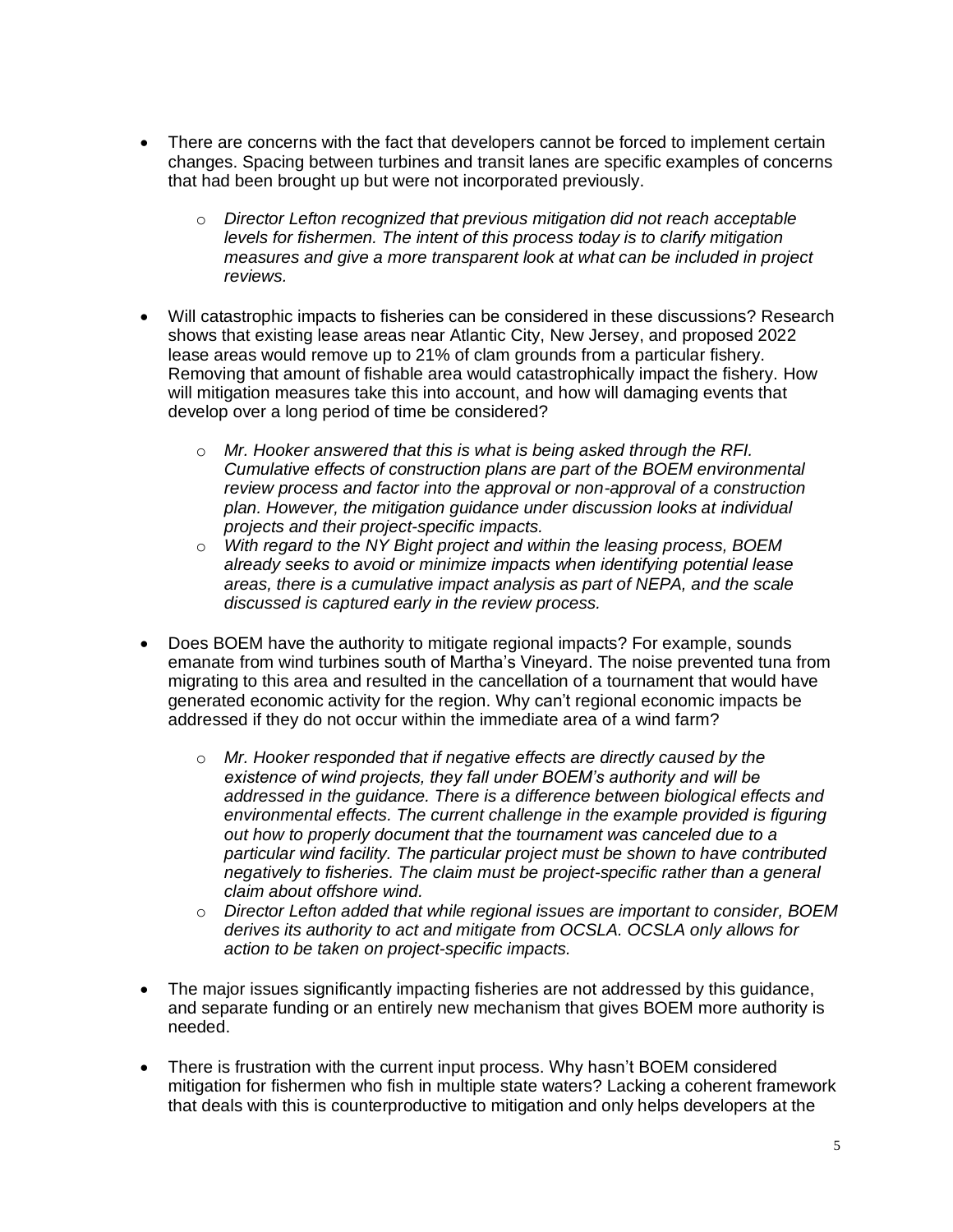expense of the fisheries. There is disappointment that the language in the best management practices (BMPs), as well as in the presentation, does not involve direct action and instead talks in hypotheticals or possibilities. BOEM appears to prioritize developers' opinions over those of fishermen and that there is no process to identify who is right and who is wrong on impacts from project to project. BOEM requires fishermen to prove that their impacts are correct, but this requirement does not exist for developers.

- BOEM should stop developing guidance until Congress is made aware of OCSLA's weakness. Congress should amend OCSLA to authorize BOEM to take stronger positions on compensations for the harm done by offshore wind turbines. If this is not possible, BOEM must create an agreement with states to have a neutral third-party handle overall compensation. This is preferred over each state handling their funds and potentially repurposing that money for other uses. 250,000 Americans earn a living in the fishing industry; without concrete actions to address concerns, the fishing industry will be negatively affected.
- BOEM should seek a third-party advocacy group to establish mitigatable impacts among 33 states' fisheries and address systemic racism within the economic impact assessment process.
- The guidance proposed by BOEM does a good job at mitigating site-specific impacts that are expected. However, BOEM should retroactively address impacts that were unexpected, such as aggregations of any type of species because of the food chain's interconnectedness. Offshore wind will warm the ocean over time due to cumulative impacts and therefore affect the fishing industry. This impact should be mitigated before it occurs.
- There is a desire to understand the current process so that groups can advocate to BOEM what needs to be done going forward. The fishing industry has explained to offshore wind developers what the impacts of their projects will be. Developers subsequently pushed back and said their impacts are far less, a perspective which fishermen see as subjective. Who looks at developer analyses to see if they accurately reflect the impacts of their projects? If these impacts are underrepresented, then mitigation efforts will be ineffective.
	- o *Mr. Hooker responded that the draft Environmental Impact Statement (EIS) process requires analysis of the potential impacts of projects. BOEM may rectify any underrepresented impacts in the final EIS. Mr. Hooker stated that the challenge is in quantifying what the effects will be, especially considering there are only seven turbines on the East Coast. Predicting future behavior is difficult. Differences of opinion are natural, but these predictions will improve as full-scale commercial projects are developed.*
	- o *Director Lefton added that EISs allow every party to give feedback through the public comment process. BOEM considers each viewpoint and weigh the merits of each.*
- BOEM should focus more on regional needs and less on a national framework. Because the East Coast is significantly ahead of the West Coast and the Gulf of Mexico, the top priority should be on the Mid-Atlantic. There is frustration that the South Fork project was approved, despite major impacts on fishermen in surrounding areas that were not considered during the approval process. Fishermen must coexist with the development. Transit is a mitigation issue and an area to prioritize. Monitoring and data-sharing are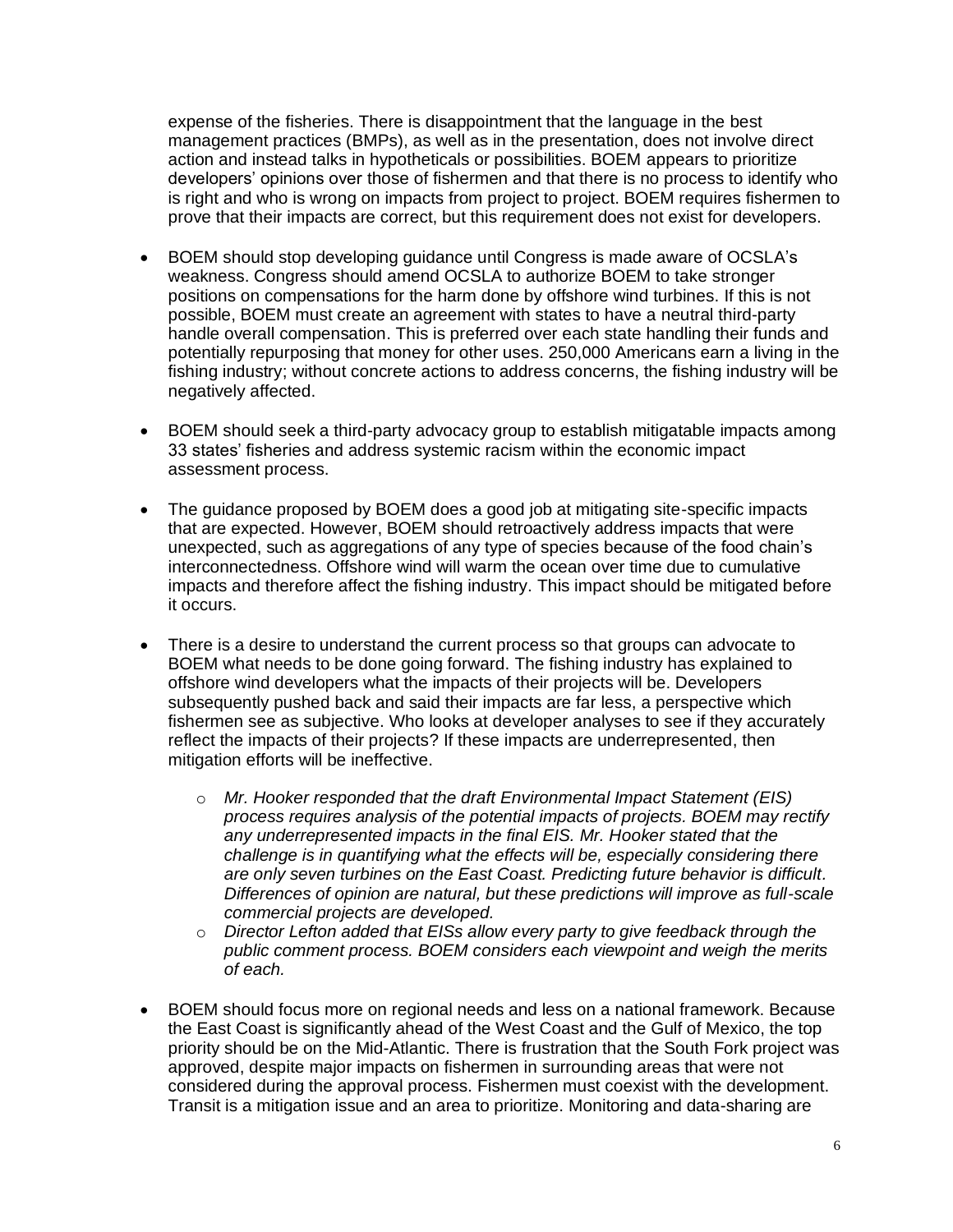important pieces of this issue, and there needs to be more coordination between developers in sharing information publicly so that regional issues are properly put into context.

#### Financial Compensation

- Since a statutory amendment in 1978, BOEM and NMFS have administrated a mitigation fund for oil and gas companies. Why wasn't a similar path followed for offshore wind by asking Congress for a new mitigation fund?
	- o *Director Lefton responded that BOEM is a separate branch of government from Congress and does not have statutory authority to complete this action. BOEM is therefore seeking to establish guidance to mitigate impacts of offshore wind on identified fisheries.*
- This meeting is not a conversation and the scallop industry should be contacted for more in-depth conversations. The amount of money being discussed for mitigation does not cover the effects of offshore wind on fisheries, and there should be a separate mitigation fund with \$20 million a year that deals with issues such as loss of fishing grounds and impacts due to wind farms and climate change. The fishing industry employs 286,000 individuals between Virginia and Maine. The number of jobs is vastly more than the offshore wind industry, which is anticipated to create 44,000 jobs by 2030. Developers need to understand the concerns of fishermen and work together to address them.
- Fishermen feel that their comments are ignored throughout the NEPA process. For example, fishermen were dismissed in conversations around spacing between wind turbines. Adjustments need be made quickly. A fisheries compensation fund is needed. The clam industry will be severely harmed if turbines are placed too close together.
- Can BOEM retroactively compensate affected parties from offshore wind projects, specifically parties that were not included in the Task Force process? For the South Fork Wind Farm, New York fishermen had no opportunity to review the project and were not able to meaningfully participate in the process. New York fishermen who are negatively affected by this project are unable to receive compensation. Because leases are already issued and there are no teeth to the current regulations, compensation should be retroactive for existing leases. BOEM put the cart before the horse by issuing leases before doing this outreach. BMPs are ignored in the development of wind projects in the Rhode Island and Massachusetts wind energy areas, and that loopholes preventing fishermen from receiving compensation create an unfair system.
	- o *Mr. Hooker indicated that procedures to address this scenario exist in regulations. If environmental impacts were not anticipated or not documented, there are provisions for how to rectify the issue.*
	- o *Director Lefton added that BOEM grapples with how to properly include all stakeholders throughout the process. BOEM's goal is to provide clarity through the mitigation process to minimize differences project-to-project or state-by-state.*
- It's important to find an effective way of distributing mitigation dollars. States should not be involved in this process, as it is not their responsibility. State agencies do not fully understand these complex issues. A regional or coastal board that makes decisions fairly and equitably is preferred.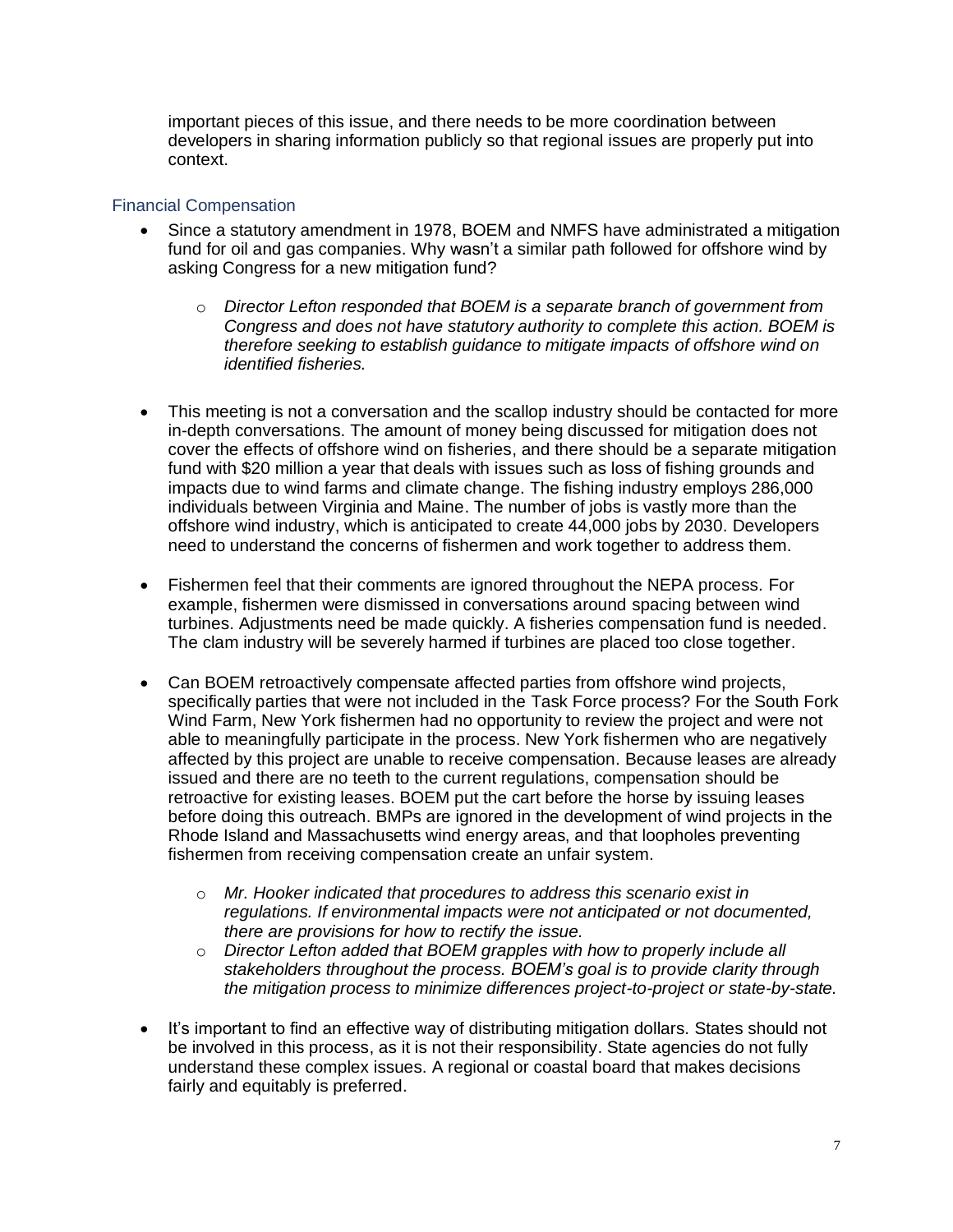The meeting adjourned at 12:03 p.m. ET.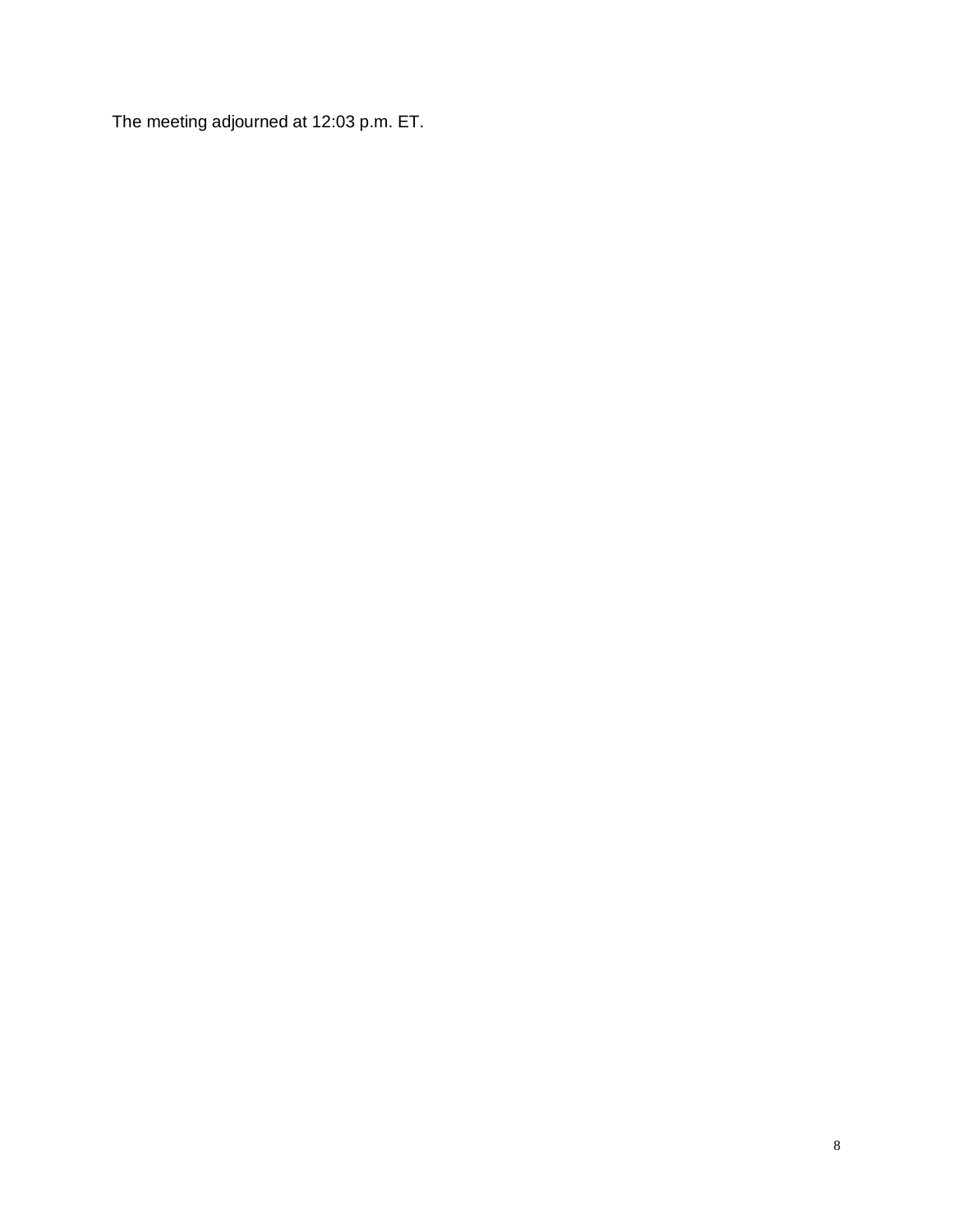# **APPENDIX A: PARTICIPANT LIST**

- 1. Amilynn Adams
- 2. Calvin Alexander
- 3. Catherine Alves
- 4. Sam Asci
- 5. Blair Bailey
- 6. Jerry Barnes
- 7. Edward Barrett
- 8. Linda Barry
- 9. Julia Beaty
- 10. Sharon Benjamin
- 11. James Bennett
- 12. Richard Bernardini
- 13. Mary Beth
- 14. Mary Boatman
- 15. Erno Bonebakker
- 16. David Borden
- 17. Annette Bossler
- 18. Bonnie Brady
- 19. Megan Brunatti
- 20. Morgan Brunbauer
- 21. Colleen Brust
- 22. Tom Budija
- 23. John Callahan
- 24. Cassie Canastra
- 25. BenCasela
- 26. Emma Chaiken
- 27. Marina Chaji
- 28. Douglas Christel
- 29. Joe Cimino
- 30. David Ciochetto
- 31. Mary Conroy
- 32. Doug Copeland
- 33. Trevor Cowan
- 34. Tom Dameron
- 35. Brian Dresser
- 36. Stephen Drew
- 37. Lorena Edenfield
- 38. Jim Edwards
- 39. Paul Eidman
- 40. DanEilertsen
- 41. Scott Farley
- 42. Ian Fernandez
- 43. Travis Ford
- 44. Paul Forsberg
- 45. David Frulla
- 46. Gwen Gallagher
- 47. Benjamin Galuardi
- 48. Nelson Garcez
- 49. Luisa Garcia
- 50. Pat Geer 51. Connie Gillette 52. Andrew Gould 53. Rebecca Green 54. Nichola Groom 55. Kara Gross 56. James Gutowski 57. Eric Hansen 58. Annie Hawkins 59. Lyndie Hice-Dunton 60. Peter Himchak 61. Fiona Hogan 62. Sidney Holbrook 63. Caela Howard 64. Ursula Howson 65. Todd Janeski 66. Natalie Jennings 67. Brandon Jensen 68. Libby Jewett 69. Lane Johnston 70. Jeff Kaelin 71. Jason Kahn 72. Jim Kendall 73. Zachary Klein 74. Peter Knorr 75. Elizabeth Lange 76. RonLarsen 77. KirkLarson 78. Brian LeFebvre 79. Anastasia Lennon 80. Emily Lindow 81. Andy Lipsky 82. Jennifer Lukens 83. Scot Mackey 84. Elizabeth Marchetti 85. Kim Marshall 86. BenMartens 87. Sam Martin 88. Tim McCune 89. Emily McGuckin 90. Laura McLean 91. Quinn McWatters 92. Elizabeth Methratta 93. Rennie Meyers 94. Tracey Moriarty
- 95. Ed Mullis
- 96. Ryan Munnelly
- 97. Nicole Murphy
- 98. Candace Nachman